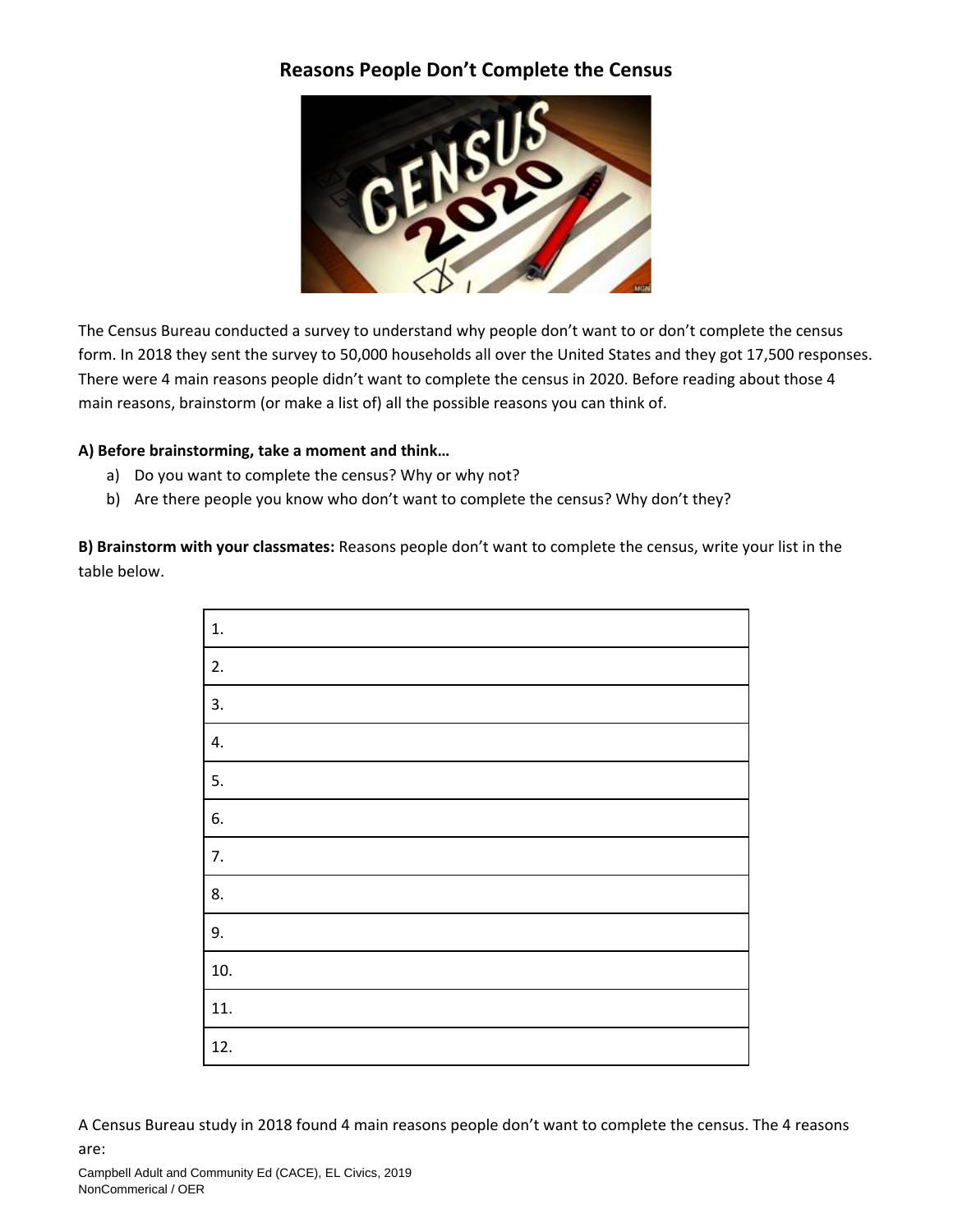- a. They don't care and or they don't think it will benefit them or their community
- b. They have concerns about data, confidentiality and privacy
- c. They are scared they will get in trouble with law enforcement
- d. They don't trust the government

**C) Discuss with your partner:** Did you and your classmates think of all 4 of these reasons? Do you agree with any of them?

**D)** People who know a lot about the census understand that people have their reasons for not wanting to complete the census, but they also know the truth about the census. Look at the table below. In column A you see the misunderstandings people have about the census and reasons they don't want to complete it. In column B you see a list of facts and information that address people's concerns or correct their misconceptions. Match each item in column A to the appropriate item in column B.

### **Column A: misunderstandings & concerns Column B: facts & information**

| 1. | They think the census is optional.                                          | a. | They can call the hotline to get help answering the<br>questions.                                                                                                                                                                                                            |
|----|-----------------------------------------------------------------------------|----|------------------------------------------------------------------------------------------------------------------------------------------------------------------------------------------------------------------------------------------------------------------------------|
| 2. | They don't have time.                                                       | b. | All people, citizens, non-citizens, undocumented people,<br>people here with visas- everyone must be counted in the<br>census.                                                                                                                                               |
| 3. | They don't think it will help them or their<br>community.                   | c. | The census is mandatory for all people living in the U.S.                                                                                                                                                                                                                    |
| 4. | They can't fill it out because they don't<br>speak English.                 | d. | The census takes only 30-60 minutes for most families to<br>complete.                                                                                                                                                                                                        |
| 5. | They are not American citizens so they don't<br>need to do it.              | e. | The FBI, police, ICE and all other forms of law<br>enforcement will NOT see people's information.                                                                                                                                                                            |
| 6. | They don't think their private information<br>will be safe or confidential. | f. | Census data is used to apportion government dollars so<br>that communities get money for schools, hospitals and<br>roads.                                                                                                                                                    |
| 7. | They will get in trouble with the law.                                      | g. | The census is translated into 12 different languages<br>online (Spanish, Chinese-Simplified, Vietnamese, Korean,<br>Russian, Arabic, Tagalog, Polish, French, Haitian Creole,<br>Portuguese, Japanese). There will be glossaries and<br>guides for 59 non-English languages. |
| 8. | They speak English but don't understand<br>how to do it.                    | h. | Census Bureau employees take an oath to protect<br>people's info and will go to prison or get fined if they<br>share information with anyone outside their<br>department.                                                                                                    |

| a. | They can call the hotline to get help answering the<br>questions.                                                                                                                                                                                                            |
|----|------------------------------------------------------------------------------------------------------------------------------------------------------------------------------------------------------------------------------------------------------------------------------|
| b. | All people, citizens, non-citizens, undocumented people,<br>people here with visas- everyone must be counted in the<br>census.                                                                                                                                               |
| c. | The census is mandatory for all people living in the U.S.                                                                                                                                                                                                                    |
| d. | The census takes only 30-60 minutes for most families to<br>complete.                                                                                                                                                                                                        |
| e. | The FBI, police, ICE and all other forms of law<br>enforcement will NOT see people's information.                                                                                                                                                                            |
| f. | Census data is used to apportion government dollars so<br>that communities get money for schools, hospitals and<br>roads.                                                                                                                                                    |
| g. | The census is translated into 12 different languages<br>online (Spanish, Chinese-Simplified, Vietnamese, Korean,<br>Russian, Arabic, Tagalog, Polish, French, Haitian Creole,<br>Portuguese, Japanese). There will be glossaries and<br>guides for 59 non-English languages. |
| h. | Census Bureau employees take an oath to protect<br>people's info and will go to prison or get fined if they<br>share information with anyone outside their<br>department.                                                                                                    |